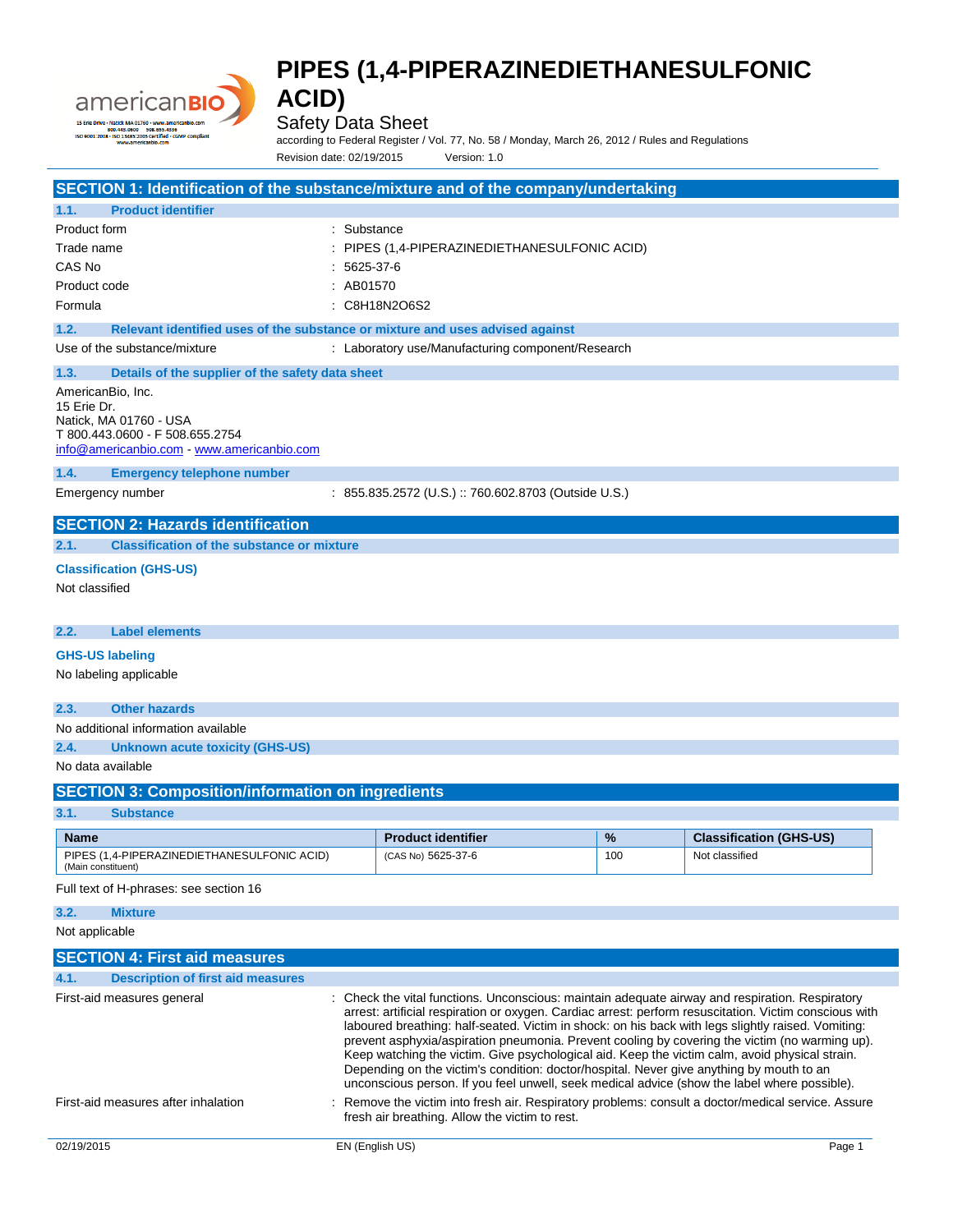Safety Data Sheet

according to Federal Register / Vol. 77, No. 58 / Monday, March 26, 2012 / Rules and Regulations

|                                    | First-aid measures after skin contact                       | : Rinse with water. Soap may be used. Take victim to a doctor if irritation persists. Remove<br>affected clothing and wash all exposed skin area with mild soap and water, followed by warm<br>water rinse.                                                                                                                                 |
|------------------------------------|-------------------------------------------------------------|---------------------------------------------------------------------------------------------------------------------------------------------------------------------------------------------------------------------------------------------------------------------------------------------------------------------------------------------|
|                                    | First-aid measures after eye contact                        | : Rinse with water. Take victim to an ophthalmologist if irritation persists. Rinse immediately with<br>plenty of water. Obtain medical attention if pain, blinking or redness persist.                                                                                                                                                     |
| First-aid measures after ingestion |                                                             | : Rinse mouth with water. Immediately after ingestion: give lots of water to drink. Call Poison<br>Information Centre (www.big.be/antigif.htm). Consult a doctor/medical service if you feel unwell.<br>Ingestion of large quantities: immediately to hospital. Rinse mouth. Do NOT induce vomiting.<br>Obtain emergency medical attention. |
| 4.2.                               | Most important symptoms and effects, both acute and delayed |                                                                                                                                                                                                                                                                                                                                             |
| Symptoms/injuries                  |                                                             | : No data available. Not expected to present a significant hazard under anticipated conditions of<br>normal use.                                                                                                                                                                                                                            |

**4.3. Indication of any immediate medical attention and special treatment needed**

No additional information available

| <b>SECTION 5: Firefighting measures</b>                       |                                                                                                                                                                                                                |  |  |
|---------------------------------------------------------------|----------------------------------------------------------------------------------------------------------------------------------------------------------------------------------------------------------------|--|--|
| 5.1.<br><b>Extinguishing media</b>                            |                                                                                                                                                                                                                |  |  |
| suitable extinguishing media                                  | : Water spray. Polyvalent foam. ABC powder. Carbon dioxide. Foam. Dry powder. Carbon dioxide.<br>Water spray. Sand.                                                                                            |  |  |
| Unsuitable extinguishing media                                | : No unsuitable extinguishing media known. Do not use a heavy water stream.                                                                                                                                    |  |  |
| 5.2.<br>Special hazards arising from the substance or mixture |                                                                                                                                                                                                                |  |  |
| Fire hazard                                                   | : DIRECT FIRE HAZARD. No data available on direct fire hazard. INDIRECT FIRE HAZARD. No<br>data available on indirect fire hazard.                                                                             |  |  |
| Explosion hazard                                              | : DIRECT EXPLOSION HAZARD. No data available on direct explosion hazard. INDIRECT<br>EXPLOSION HAZARD. No data available on indirect explosion hazard.                                                         |  |  |
| Reactivity                                                    | : On burning: release of toxic and corrosive gases/vapours (nitrous vapours, sulphur oxides,<br>carbon monoxide - carbon dioxide).                                                                             |  |  |
| 5.3.<br><b>Advice for firefighters</b>                        |                                                                                                                                                                                                                |  |  |
| Precautionary measures fire                                   | : Exposure to fire/heat: keep upwind. Exposure to fire/heat: consider evacuation. Exposure to<br>fire/heat: have neighbourhood close doors and windows.                                                        |  |  |
| Firefighting instructions                                     | : Dilute toxic gases with water spray. Use water spray or fog for cooling exposed containers.<br>Exercise caution when fighting any chemical fire. Avoid (reject) fire-fighting water to enter<br>environment. |  |  |
| Protection during firefighting                                | : Heat/fire exposure: compressed air/oxygen apparatus. Do not enter fire area without proper<br>protective equipment, including respiratory protection.                                                        |  |  |

| <b>SECTION 6: Accidental release measures</b> |                                                                     |                                                                                                                                                                                                                                                                                                                                                                  |  |  |
|-----------------------------------------------|---------------------------------------------------------------------|------------------------------------------------------------------------------------------------------------------------------------------------------------------------------------------------------------------------------------------------------------------------------------------------------------------------------------------------------------------|--|--|
| 6.1.                                          | Personal precautions, protective equipment and emergency procedures |                                                                                                                                                                                                                                                                                                                                                                  |  |  |
| 6.1.1.                                        | For non-emergency personnel                                         |                                                                                                                                                                                                                                                                                                                                                                  |  |  |
| Protective equipment                          |                                                                     | : Gloves. Protective clothing. Dust cloud production: compressed air/oxygen apparatus.                                                                                                                                                                                                                                                                           |  |  |
| Emergency procedures                          |                                                                     | : Mark the danger area. Prevent dust cloud formation, e.g. by wetting. No naked flames. Wash<br>contaminated clothes. Evacuate unnecessary personnel.                                                                                                                                                                                                            |  |  |
| Measures in case of dust release              |                                                                     | : In case of dust production: keep upwind. Dust production: have neighbourhood close doors and<br>windows.                                                                                                                                                                                                                                                       |  |  |
| 6.1.2.                                        | For emergency responders                                            |                                                                                                                                                                                                                                                                                                                                                                  |  |  |
| Protective equipment                          |                                                                     | : Equip cleanup crew with proper protection.                                                                                                                                                                                                                                                                                                                     |  |  |
| Emergency procedures                          |                                                                     | : Ventilate area.                                                                                                                                                                                                                                                                                                                                                |  |  |
| 6.2.                                          | <b>Environmental precautions</b>                                    |                                                                                                                                                                                                                                                                                                                                                                  |  |  |
|                                               |                                                                     | Prevent entry to sewers and public waters. Notify authorities if liquid enters sewers or public waters.                                                                                                                                                                                                                                                          |  |  |
| 6.3.                                          | Methods and material for containment and cleaning up                |                                                                                                                                                                                                                                                                                                                                                                  |  |  |
| For containment                               |                                                                     | : Contain released substance, pump into suitable containers. Consult "Material-handling" to select<br>material of containers. Plug the leak, cut off the supply. Knock down/dilute dust cloud with water<br>spray.                                                                                                                                               |  |  |
| Methods for cleaning up                       |                                                                     | "Stop dust cloud by humidifying. Scoop solid spill into closing containers. See "Material-handling"<br>for suitable container materials. Clean contaminated surfaces with an excess of water. Wash<br>clothing and equipment after handling. On land, sweep or shovel into suitable containers.<br>Minimize generation of dust. Store away from other materials. |  |  |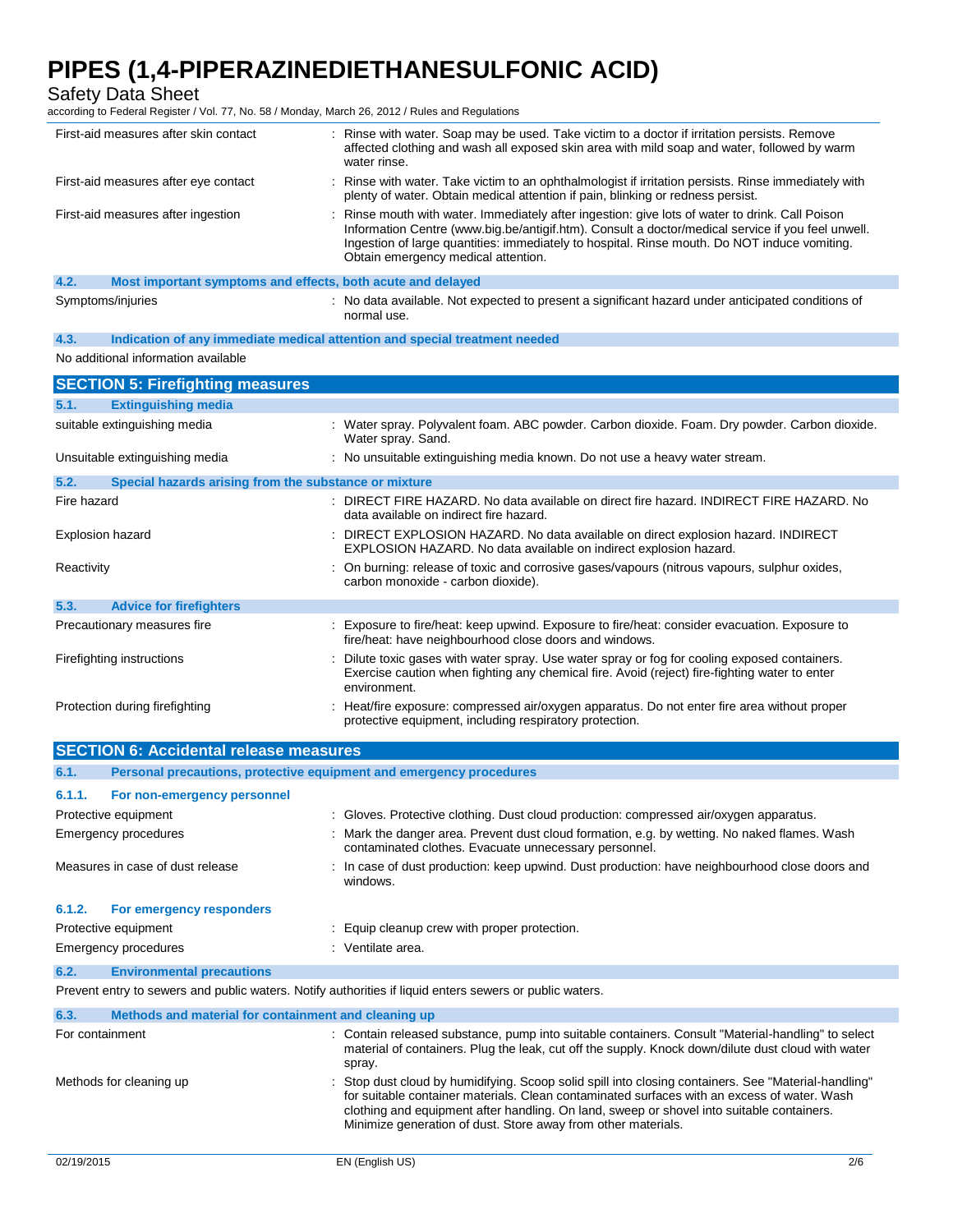Safety Data Sheet

according to Federal Register / Vol. 77, No. 58 / Monday, March 26, 2012 / Rules and Regulations

#### **6.4. Reference to other sections**

See Heading 8. Exposure controls and personal protection.

| <b>SECTION 7: Handling and storage</b>                                      |                                                                                                                                                                                                                                                                                                                                                                                                                                                                                              |  |  |
|-----------------------------------------------------------------------------|----------------------------------------------------------------------------------------------------------------------------------------------------------------------------------------------------------------------------------------------------------------------------------------------------------------------------------------------------------------------------------------------------------------------------------------------------------------------------------------------|--|--|
| <b>Precautions for safe handling</b><br>7.1.                                |                                                                                                                                                                                                                                                                                                                                                                                                                                                                                              |  |  |
| Precautions for safe handling                                               | : Comply with the legal requirements. Clean contaminated clothing. Avoid raising dust. Keep away<br>from naked flames/heat. Reduce/avoid exposure and/or contact. Keep container tightly closed.<br>Carry operations in the open/under local exhaust/ventilation or with respiratory protection. Wash<br>hands and other exposed areas with mild soap and water before eat, drink or smoke and when<br>leaving work. Provide good ventilation in process area to prevent formation of vapor. |  |  |
| 7.2.<br><b>Conditions for safe storage, including any incompatibilities</b> |                                                                                                                                                                                                                                                                                                                                                                                                                                                                                              |  |  |
| Storage conditions                                                          | : Keep only in the original container in a cool, well ventilated place away from : Direct sunlight.<br>Keep container closed when not in use.                                                                                                                                                                                                                                                                                                                                                |  |  |
| Incompatible products                                                       | : Strong bases, strong acids.                                                                                                                                                                                                                                                                                                                                                                                                                                                                |  |  |
| Incompatible materials                                                      | : Sources of ignition. Direct sunlight.                                                                                                                                                                                                                                                                                                                                                                                                                                                      |  |  |
| Heat-ignition                                                               | : KEEP SUBSTANCE AWAY FROM: heat sources.                                                                                                                                                                                                                                                                                                                                                                                                                                                    |  |  |
| Prohibitions on mixed storage                                               | : KEEP SUBSTANCE AWAY FROM: oxidizing agents.                                                                                                                                                                                                                                                                                                                                                                                                                                                |  |  |
| Storage area                                                                | : Store in a dry area. Keep container in a well-ventilated place. Meet the legal requirements.                                                                                                                                                                                                                                                                                                                                                                                               |  |  |
| Special rules on packaging                                                  | : SPECIAL REQUIREMENTS: closing. correctly labelled. meet the legal requirements. Secure<br>fragile packagings in solid containers.                                                                                                                                                                                                                                                                                                                                                          |  |  |
| Packaging materials                                                         | : SUITABLE MATERIAL: plastics.                                                                                                                                                                                                                                                                                                                                                                                                                                                               |  |  |
| Specific end use(s)<br>7.3.                                                 |                                                                                                                                                                                                                                                                                                                                                                                                                                                                                              |  |  |

No additional information available

#### **SECTION 8: Exposure controls/personal protection 8.1. Control parameters**

No additional information available

| : Avoid all unnecessary exposure.                                                                                                                                                |  |  |
|----------------------------------------------------------------------------------------------------------------------------------------------------------------------------------|--|--|
| : GIVE EXCELLENT RESISTANCE: No data available, GIVE GOOD RESISTANCE: No data<br>available. GIVE LESS RESISTANCE: No data available. GIVE POOR RESISTANCE: No data<br>available. |  |  |
| : Gloves. Wear protective gloves.                                                                                                                                                |  |  |
| : Safety glasses. In case of dust production: protective goggles. Chemical goggles or safety<br>glasses.                                                                         |  |  |
| : Protective clothing.                                                                                                                                                           |  |  |
| : Dust production: dust mask with filter type P1. Wear approved mask.                                                                                                            |  |  |
| : When using, do not eat, drink or smoke.                                                                                                                                        |  |  |
|                                                                                                                                                                                  |  |  |

#### **SECTION 9: Physical and chemical properties**

| Information on basic physical and chemical properties<br>9.1. |                                |  |  |
|---------------------------------------------------------------|--------------------------------|--|--|
| Physical state                                                | : Solid                        |  |  |
| Appearance                                                    | : Crystalline solid. Powder.   |  |  |
| Molecular mass                                                | $: 302.37$ g/mol               |  |  |
| Color                                                         | : Colourless to white.         |  |  |
| Odor                                                          | : No data available on odour.  |  |  |
| Odor threshold                                                | : No data available            |  |  |
| рH                                                            | $\therefore$ 2.5 $-$ 3.0 (1 %) |  |  |
| pH solution                                                   | $: 1\%$                        |  |  |
| Relative evaporation rate (butyl acetate=1)                   | : No data available            |  |  |
| Melting point                                                 | : $>300^{\circ}$ C             |  |  |
| Freezing point                                                | : No data available            |  |  |
| Boiling point                                                 | : No data available            |  |  |
| Flash point                                                   | : No data available            |  |  |
| Self ignition temperature                                     | : No data available            |  |  |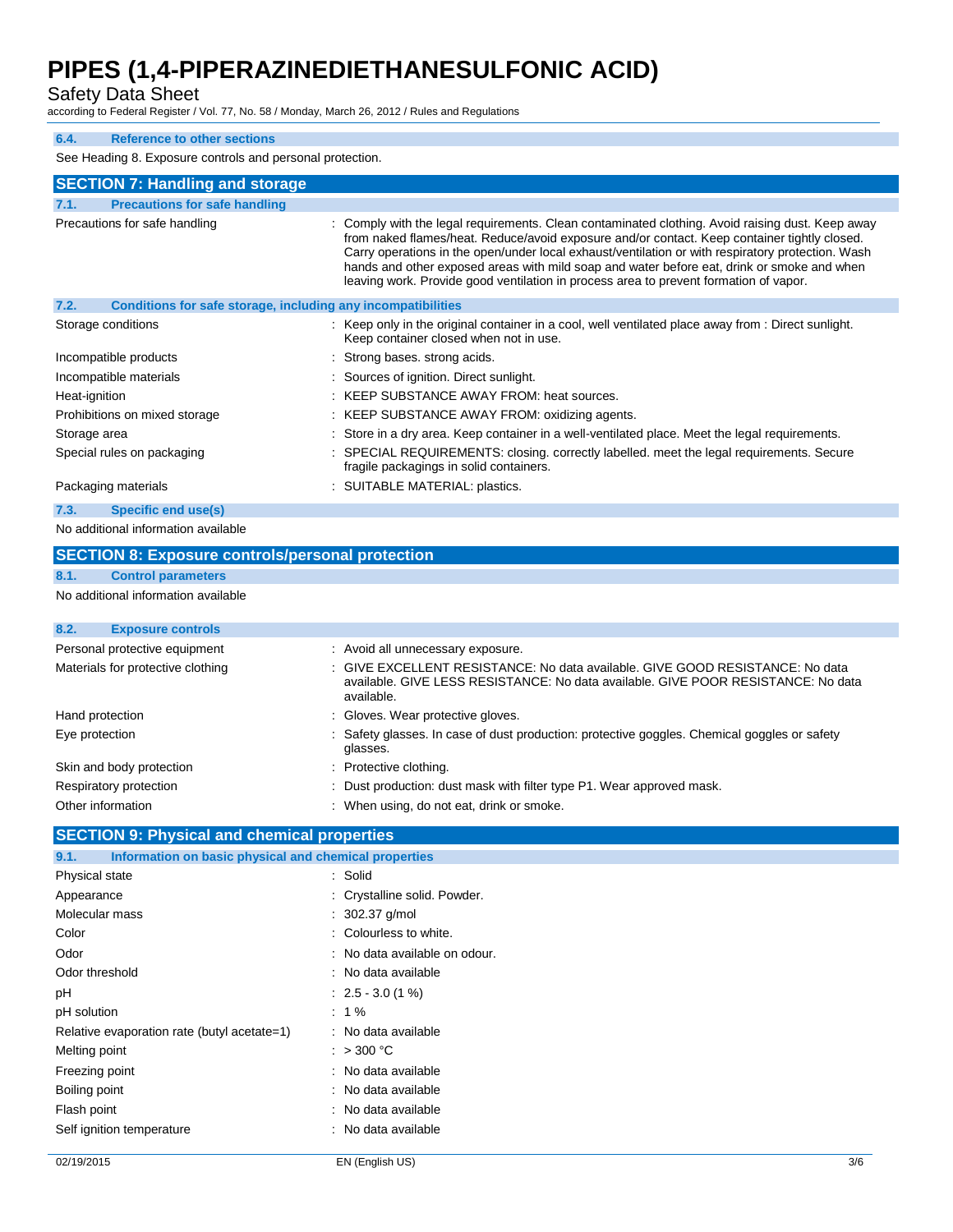Safety Data Sheet

according to Federal Register / Vol. 77, No. 58 / Monday, March 26, 2012 / Rules and Regulations

| Decomposition temperature                                                                                                     | : No data available                                   |  |  |
|-------------------------------------------------------------------------------------------------------------------------------|-------------------------------------------------------|--|--|
| Flammability (solid, gas)                                                                                                     | : No data available                                   |  |  |
| Vapor pressure                                                                                                                | : No data available                                   |  |  |
| Relative vapor density at 20 °C                                                                                               | : No data available                                   |  |  |
| Relative density                                                                                                              | : No data available                                   |  |  |
| Solubility                                                                                                                    | Moderately soluble in water.<br>Water: 1 - 10 g/100ml |  |  |
| Log Pow                                                                                                                       | : -3.61 (Estimated value)                             |  |  |
| Log Kow                                                                                                                       | : No data available                                   |  |  |
| Viscosity, kinematic                                                                                                          | : No data available                                   |  |  |
| Viscosity, dynamic                                                                                                            | : No data available                                   |  |  |
| <b>Explosive properties</b>                                                                                                   | : No data available                                   |  |  |
| Oxidizing properties                                                                                                          | : No data available                                   |  |  |
| <b>Explosive limits</b>                                                                                                       | : No data available                                   |  |  |
| <b>Other information</b><br>9.2.                                                                                              |                                                       |  |  |
| VOC content                                                                                                                   | $: 0 \%$                                              |  |  |
| Other properties                                                                                                              | : Substance has acid reaction.                        |  |  |
| <b>SECTION 10: Stability and reactivity</b>                                                                                   |                                                       |  |  |
| 10.1.<br><b>Reactivity</b>                                                                                                    |                                                       |  |  |
| On burning: release of toxic and corrosive gases/vapours (nitrous vapours, sulphur oxides, carbon monoxide - carbon dioxide). |                                                       |  |  |
| 10.2.<br><b>Chemical stability</b>                                                                                            |                                                       |  |  |

Stable under normal conditions. Not established.

**10.3. Possibility of hazardous reactions**

Not established.

**10.4. Conditions to avoid**

Direct sunlight. Extremely high or low temperatures.

**10.5. Incompatible materials**

strong acids. Strong bases.

**10.6. Hazardous decomposition products**

fume. Carbon monoxide. Carbon dioxide.

#### **SECTION 11: Toxicological information**

#### **11.1. Information on toxicological effects**

| Acute toxicity                                         | : Not classified                                                    |
|--------------------------------------------------------|---------------------------------------------------------------------|
| Skin corrosion/irritation                              | : Not classified                                                    |
|                                                        | pH: 2.5 - 3.0 (1 %)                                                 |
| Serious eye damage/irritation                          | : Not classified                                                    |
|                                                        | pH: 2.5 - 3.0 (1 %)                                                 |
| Respiratory or skin sensitization                      | : Not classified                                                    |
| Germ cell mutagenicity                                 | : Not classified                                                    |
| Carcinogenicity                                        | : Not classified                                                    |
| Reproductive toxicity                                  | : Not classified                                                    |
| Specific target organ toxicity (single exposure)       | : Not classified                                                    |
|                                                        |                                                                     |
| Specific target organ toxicity (repeated<br>exposure)  | : Not classified                                                    |
| Aspiration hazard                                      | : Not classified                                                    |
| Potential Adverse human health effects and<br>symptoms | : Based on available data, the classification criteria are not met. |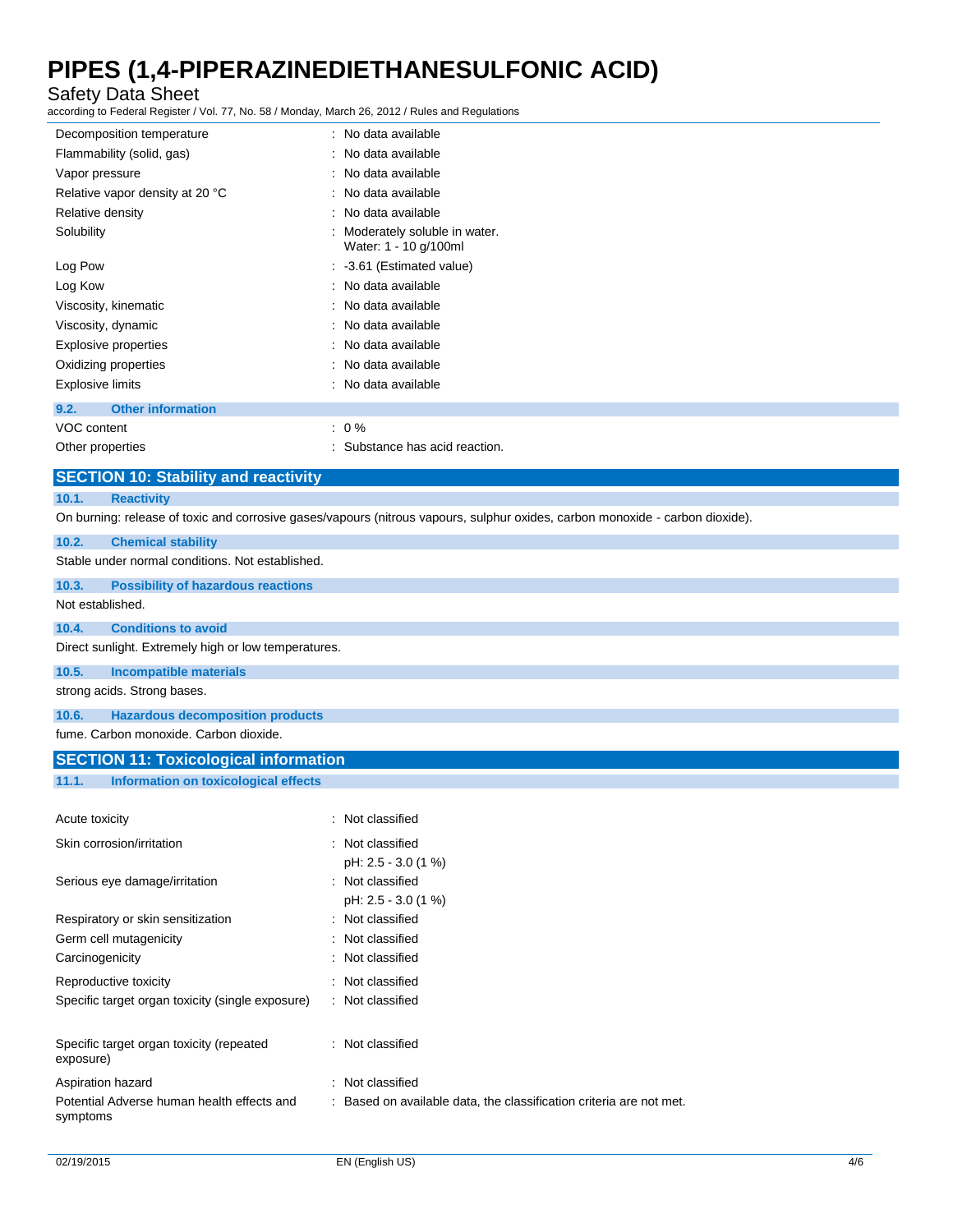Safety Data Sheet

according to Federal Register / Vol. 77, No. 58 / Monday, March 26, 2012 / Rules and Regulations

| <b>SECTION 12: Ecological information</b>                                 |                                                                                                                             |  |  |
|---------------------------------------------------------------------------|-----------------------------------------------------------------------------------------------------------------------------|--|--|
| 12.1.<br><b>Toxicity</b>                                                  |                                                                                                                             |  |  |
| Ecology - air                                                             | : Not classified as dangerous for the ozone layer (Regulation (EC) No 1005/2009).                                           |  |  |
| Ecology - water                                                           | : Mild water pollutant (surface water). pH shift. Insufficient data available on ecotoxicity.                               |  |  |
| <b>Persistence and degradability</b>                                      |                                                                                                                             |  |  |
| 12.2.                                                                     |                                                                                                                             |  |  |
| PIPES (1,4-PIPERAZINEDIETHANESULFONIC ACID) (5625-37-6)                   |                                                                                                                             |  |  |
| Persistence and degradability                                             | Biodegradability in water: no data available. Not established.                                                              |  |  |
| 12.3.<br><b>Bioaccumulative potential</b>                                 |                                                                                                                             |  |  |
| PIPES (1,4-PIPERAZINEDIETHANESULFONIC ACID) (5625-37-6)                   |                                                                                                                             |  |  |
| Log Pow                                                                   | -3.61 (Estimated value)                                                                                                     |  |  |
| Bioaccumulative potential                                                 | Bioaccumulation: not applicable. Not established.                                                                           |  |  |
| 12.4.<br><b>Mobility in soil</b>                                          |                                                                                                                             |  |  |
| No additional information available                                       |                                                                                                                             |  |  |
| 12.5.<br><b>Other adverse effects</b>                                     |                                                                                                                             |  |  |
| Other information                                                         | : Avoid release to the environment.                                                                                         |  |  |
| <b>SECTION 13: Disposal considerations</b>                                |                                                                                                                             |  |  |
| 13.1.<br><b>Waste treatment methods</b>                                   |                                                                                                                             |  |  |
| Waste disposal recommendations                                            | : Remove to an authorized waste treatment plant. Dispose in a safe manner in accordance with<br>local/national regulations. |  |  |
| Ecology - waste materials                                                 | : Avoid release to the environment.                                                                                         |  |  |
| <b>SECTION 14: Transport information</b>                                  |                                                                                                                             |  |  |
| In accordance with DOT                                                    |                                                                                                                             |  |  |
| No dangerous good in sense of transport regulations                       |                                                                                                                             |  |  |
| <b>Additional information</b>                                             |                                                                                                                             |  |  |
| Other information                                                         | : No supplementary information available.                                                                                   |  |  |
|                                                                           |                                                                                                                             |  |  |
| <b>ADR</b>                                                                |                                                                                                                             |  |  |
| Transport document description                                            | : UN N/A                                                                                                                    |  |  |
| Packing group (ADR)                                                       | : N/A                                                                                                                       |  |  |
| Hazard identification number (Kemler No.)                                 | : N/A                                                                                                                       |  |  |
|                                                                           | : N/A                                                                                                                       |  |  |
| Classification code (ADR)                                                 |                                                                                                                             |  |  |
| <b>Transport by sea</b>                                                   |                                                                                                                             |  |  |
| No additional information available                                       |                                                                                                                             |  |  |
| <b>Air transport</b>                                                      |                                                                                                                             |  |  |
| No additional information available                                       |                                                                                                                             |  |  |
| <b>SECTION 15: Regulatory information</b>                                 |                                                                                                                             |  |  |
| 15.1. US Federal regulations                                              |                                                                                                                             |  |  |
| PIPES (1,4-PIPERAZINEDIETHANESULFONIC ACID) (5625-37-6)                   |                                                                                                                             |  |  |
| Listed on the United States TSCA (Toxic Substances Control Act) inventory |                                                                                                                             |  |  |
| 15.2. International regulations                                           |                                                                                                                             |  |  |
| <b>CANADA</b>                                                             |                                                                                                                             |  |  |
| No additional information available                                       |                                                                                                                             |  |  |
|                                                                           |                                                                                                                             |  |  |

#### **EU-Regulations**

No additional information available